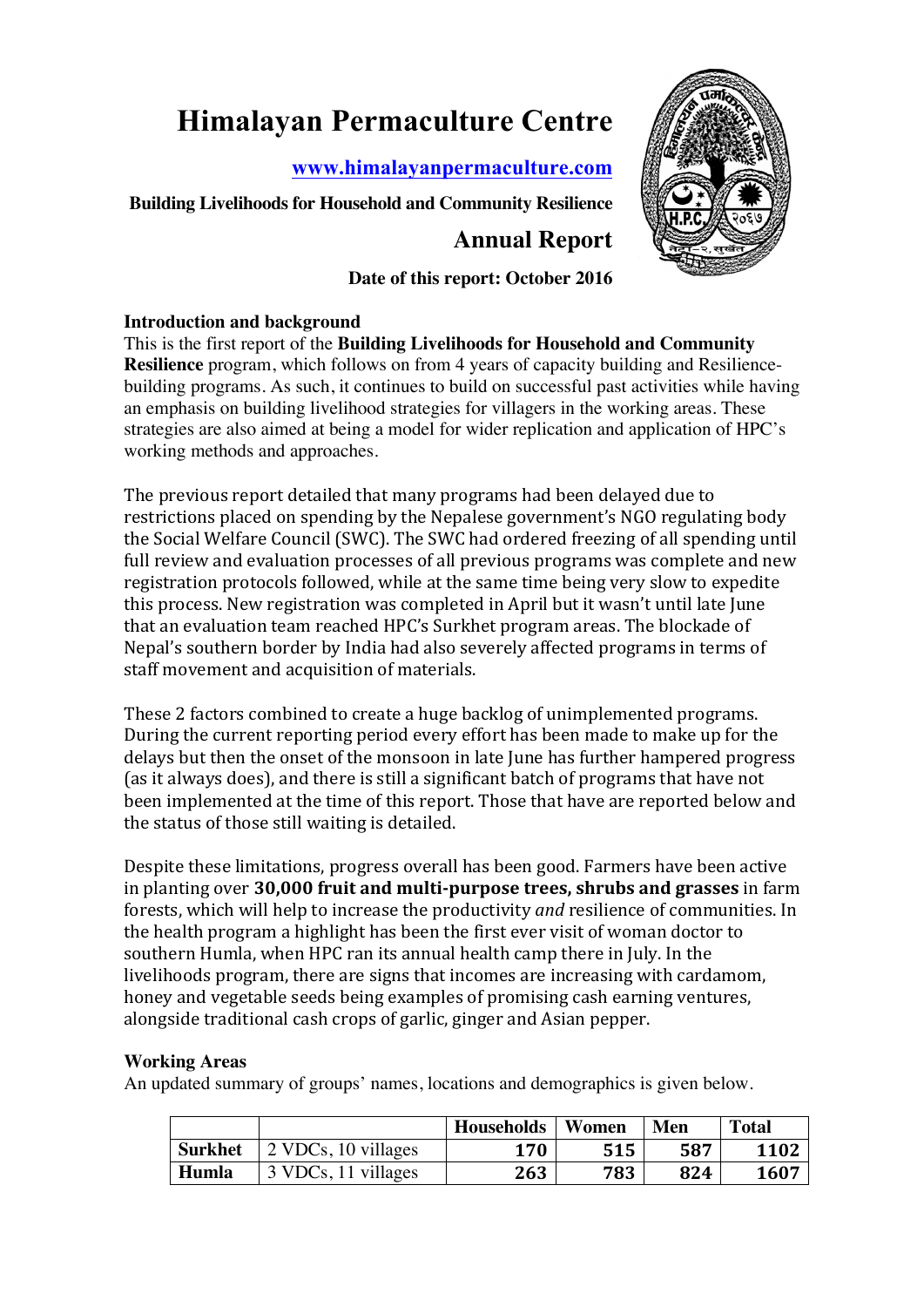| ) (<br>ഹ<br>I otal<br>.UJ | $-$<br>≖৺ | 298 | .<br>. | 700<br>v. |
|---------------------------|-----------|-----|--------|-----------|
|---------------------------|-----------|-----|--------|-----------|

These figures represent the demographics of the villages that have been registered with HPC as participating villages. They do not include the new villages that have requested participation, where HPC staff and barefoot consultants have started to work. Details of activities in these new villages is included in the report below and in the attached annexes, but are kept separate where possible.

Details of the new villages are as follows:

|                        |                     | <b>Households</b> | Women | Men  | <b>Total</b> |
|------------------------|---------------------|-------------------|-------|------|--------------|
| <b>Surkhet</b>         | 2 VDCs, 4 villages  | 98                | 294   | 294  | 588          |
| Humla                  | 1 VDC, 7 villages   | 307               | 855   | 837  | 1692         |
| <b>Total</b>           | 3 VDCs, 11 villages | 405               | 1149  | 1131 | 2280         |
| <b>Total all areas</b> |                     | 1101              | 1607  | 1682 | 5020         |

#### **Commemoration to Bill Mollison**

On 24<sup>th</sup> September 2016 permaculture co-originator Bill Mollison passed away aged 88, and in commemoration HPC will be planting not one but many trees and holding other ceremonial activities. As this is a recent event these are in planning stages along with the plethora of course graduates and their various projects around the world.

#### **ACTIVITIES**

#### **1. FOOD SECURITY PROGRAM**

#### **1.1 Resource Centers (RCs)**

The RCs in Surkhet and Humla continue to be the hub for all activities in their respective districts. As well as demonstrating many of the techniques taught by the program, they host trainings and group visits, and produce a range of seed and seedling material for distribution in the villages. They are also working farms where new regenerative farming methods are used alongside traditional practices that are either on the farm or on neighbouring farms to illustrate the comparison between different methods and approaches.

#### **RC production – Surkhet&Humla**

Spring and early summer were characterised by a severe drought in both regions, broken only by the onset of the monsoon in June. Many crops in the outlying villages had shown extremely low productivity due to the drought. Fortunately the RCs have availability of limited irrigation for the various nurseries and demonstrations they host, though even this is not available for staple and tree crops. The inclusion of higher densities of tree crops providing shade and biomass for mulching and compost making (also via livestock manure) has resulted in an increased resilience to drought and other climate extremes.

At **Baragaun RC**in Surkhet, over the past 6 months over **125kg** of vegetables have been harvested, bringing the total to **188kg** for the 12 month reporting period. In addition **160kg** of fodder (total 210kg) and 1**8kg** firewood (total **78kg** – the summer provides less due to the wetness of the monsoon) have been harvested. Over **130 multi-purpose trees**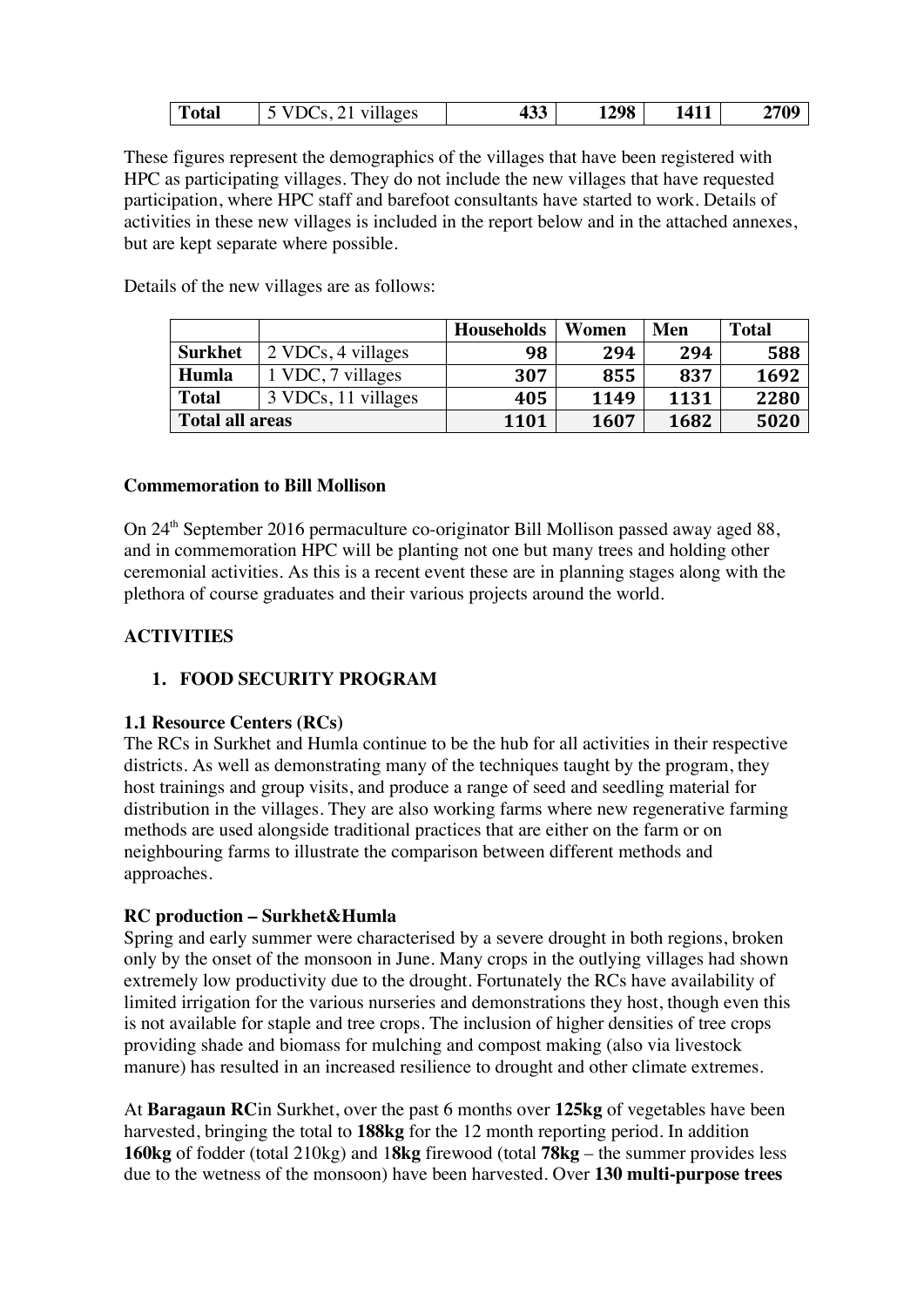**and shrubs**including guava, lemon, comfrey and napier grass, have been established on the RC over the monsoon.

New to the RC is a **medicinal herbs plot** where **172 plants** comprising **18 different species** of herb have been established.

Over **80 plants** have been distributed from the farm in the last 6 months making a total of **330** since November 2015.

At the Humla RC in Dapka village of Madana VDC nearly **1100kg of vegetable and grain crops** have been raised over the past 6 months along with a healthy **2064kg of fruit**, including 1100kg of plums and 800kg of peaches. Around the RC, made up of 7 small privately owned farms, a further 44 trees and shrubs have been planted including apple, sea buckthorn and comfrey.

#### **Sunrise Farm**

A background to Sunrise Farm was provided in the previous report. Repair and rebuilding of the farm largely stopped during the monsoon by which time the farmhouse re-build had been completed (except for plastering & painting) and a livestock barn had been constructed. The barn was re-built with help from the International Disaster Volunteers, a UK charity, and was so well built it has now been decided to change this use to a training hall, and to build another smaller barn for the 2 cows and poultry that are resident there.

The farm will be host to a **Lime Construction training** due to be held in November, at which time the farm members will learn about lime plastering in order to complete the rebuild. The farm will also demonstrate a relatively new **flexi-biogas system** (see below 4.2) during a training there in late November.

#### **1.2 Farmers' demonstrations**

To facilitate demonstrations in the villages, further resource materials such as seed, pipe, sprinklers, secateurs, grafting knives, pruning saws and seedlings have been provided to village groups. Seedlings have including late ripening/good keeping apple varieties from the UK.

#### **Farmers making integrated demonstrations**

Details are given below of the number of households implementing various techniques inside and around the farms. Many are tiny interventions or changes to traditional practice, such as keeping water pots and grinding stones covered when not in use, or keeping cooking and eating utensils and pots off the ground on a rack to dry after washing. Others are more production-orientated such as composting, kitchen gardening, agro-forestry and the System of Rice Intensification (SRI).

| <b>Practical Activities</b> |                | <b>May-Oct 2016</b> |              |
|-----------------------------|----------------|---------------------|--------------|
|                             | <b>Surkhet</b> | Humla               | <b>Total</b> |
| No: households implementing | 268            | 269                 | 537          |
| House hygiene               | 266            | 215                 | 481          |
| Stove                       | 43             | 212                 | 255          |
| Toilet                      | 110            | 265                 | 375          |
| Grinder                     | 262            | 172                 | 434          |
| Water pot                   | 266            | 265                 | 531          |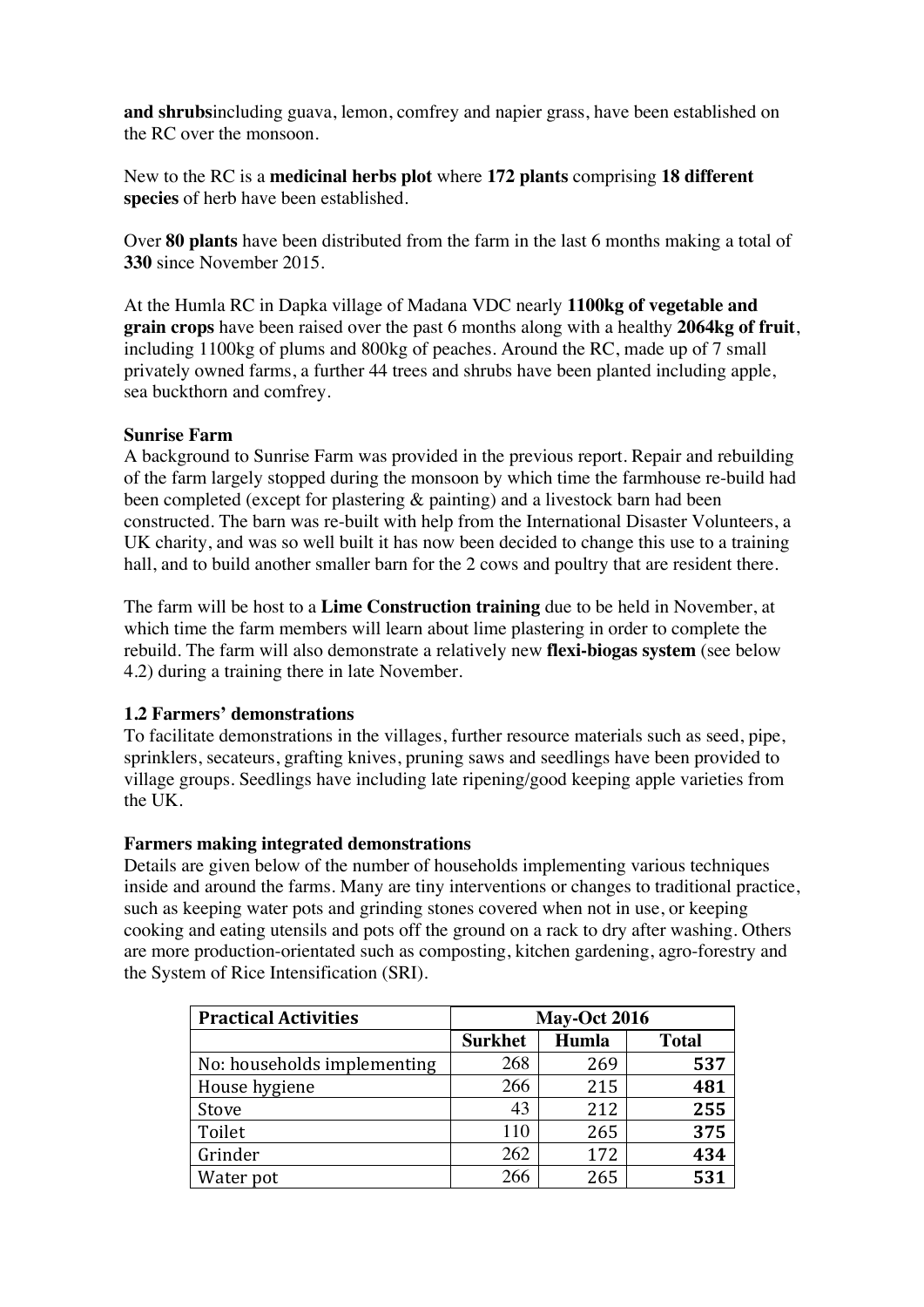| Hay box                     | $\overline{0}$   | $\boldsymbol{0}$ | 0                |
|-----------------------------|------------------|------------------|------------------|
| Sweepings                   | 109              | 136              | 245              |
| Waste water management      | 8                | 247              | 255              |
| Plate/pot drying rack       | $\overline{111}$ | 182              | 293              |
| Compost                     | 168              | 40               | 208              |
| Fodder trough               | $\mathbf{1}$     | $\boldsymbol{0}$ | $\mathbf{1}$     |
| Salt lick                   | 49               | 19               | 68               |
| Kitchen garden/vegetables   | 233              | 195              | 428              |
| Mulching                    | 27               | $\overline{0}$   | 27               |
| Liquid manure               | 45               | 56               | 101              |
| Hot bed                     | $\overline{0}$   | $\overline{0}$   | $\bf{0}$         |
| Leaf pots                   | $\overline{0}$   | 100              | 100              |
| Home nursery                | $\overline{3}$   | 187              | 190              |
| Fruit nursery               | 39               | $\overline{c}$   | 41               |
| Air nursery                 | $\overline{0}$   | $\overline{1}$   | $\mathbf{1}$     |
| Off season onions           | $\boldsymbol{0}$ | 38               | 38               |
| Grafting                    | $\overline{0}$   | $\mathbf{0}$     | $\boldsymbol{0}$ |
| <b>Budding</b>              | $\mathbf{1}$     | 25               | 26               |
| Top grafting                | 15               | $\overline{0}$   | 15               |
| Air layering                | $\overline{0}$   | $\boldsymbol{0}$ | $\bf{0}$         |
| Pot irrigation              | $\overline{13}$  | $\boldsymbol{0}$ | 13               |
| Orchard                     | 21               | $\boldsymbol{0}$ | 21               |
| Agro-forestry (new farmers) | 16               | $\boldsymbol{0}$ | 16               |
| SRI                         | 25               | 41               | 66               |
| Green manures               | 3                | 70               | 73               |
| No till                     | $\overline{0}$   | $\overline{0}$   | $\bf{0}$         |
| Bamboo cuttings             | 18               | $\overline{0}$   | 18               |
| Improved plough             | 238              | 40               | 278              |
| <b>Fruit tree Pruning</b>   | 78               | 43               | 121              |
| Greenhouse                  | $\overline{0}$   | $\boldsymbol{0}$ | $\bf{0}$         |
| <b>Biomas compost</b>       | 24               | $\boldsymbol{0}$ | 24               |
| Double digging              | 5                | $\boldsymbol{0}$ | 5                |
| Urine collection & use      | 9                | 20               | 29               |
| Seed production             | $\overline{67}$  | $\overline{1}$   | 68               |
| Fruit tree planting         | 130              | 24               | 154              |

Most of these activities are illustrated in the Farmers' Handbook, a key training tool used by HPC.

Top barefoot consultant and women's health specialist Hommaya Gurung commented while at the women's health camp in Humla:

*"One of the biggest changes I saw was that vegetables are being grown everywhere in all the villages – and not just the odd plant, kitchen gardens are packed with a diverse range of vegetables and herbs. Farmers have really got into the habit."*

#### **Barefoot consultants**

HPC is continuing to focus on the development of its "barefoot consultants" (BCs), lead farmers from its working areas who are able to train farmers in other areas of the region and country. As well as local training and facilitation work within HPC's working areas,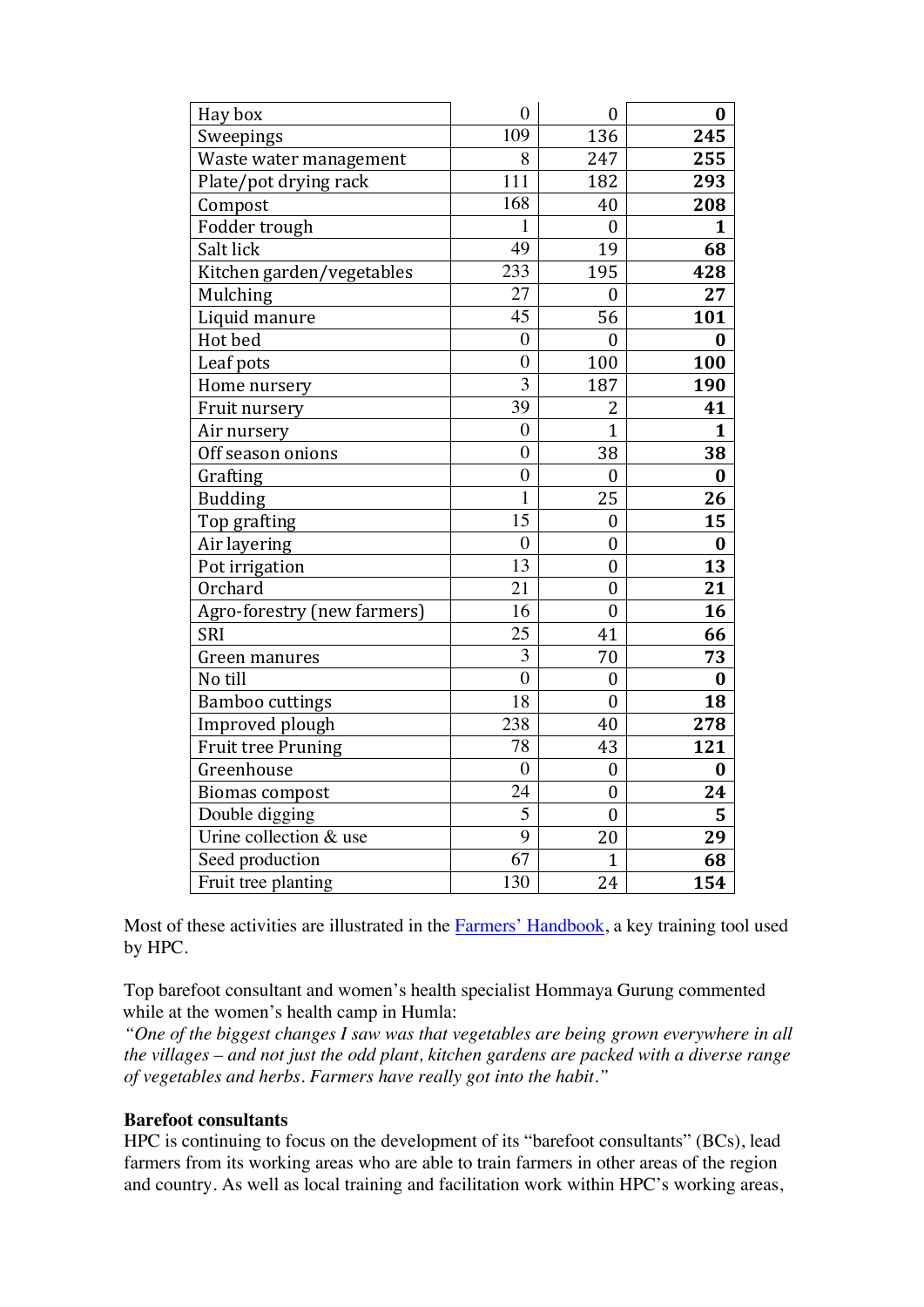BCs have also been seconded to other programs. There are currently 4 BCs working in 2 villages of the Resilience Through Recovery (RTR) program, a post-earthquake recovery program in Nuwakot and Kavre districts of central Nepal. A further 2 BCs have recently completed a 6-month contract with Herb Nepal near Bhaktapur in Kathmandu, 1 has also completed a 6-month contract with Abari (an earth-building specialist firm) in Chitwan and 1 has provided women's health training for 20 women to Kamala Foundation in Ilam district of Eastern Nepal. A further 4-day farmers' training was provided for 20 farmers belonging to *Antar-Nivas Samaj* in Eastern Surkhet district, and a 3-day farmers' training for 25 members of Tirveni Bikas Samaj, a local organisation working with indigenous *Tharu* communities in Banke district of Western Nepal. Finally, a BC was seconded by HPC to MS Nepal's "Farmers Without Land" project in Kerawani VDC of Rupandehi district to provide 12 months of farmers' training, focussed on vegetable growing and nurseries, in an area of the marginalised *Musard* caste of farmers, and pupils and teachers at 2 primary schools.

Work of the BCs within Surkhet and Humla has been mainly in conducting trainings and health camps. In Humla 4 BCs have delivered SRI, fruit nursery and an entire mobile farmers' training. In Surkhet, 2 BCs have delivered 4 women's health and 14 livestock trainings – the latter were also part of livestock health camps (see below 1.4).

#### **Fruit and multi-purpose tree production& planting**

The monsoon, erratic as it has been, sees the planting season for many types of tree, shrub and grass. Farmers in Humla and Surkhet have been using the skills and tools provided by HPC to grow and establish fruit, fodder, timber, bee forage, medicinal, soil improving and income gaining plants around their farms.

In Surkhet, farmers from HPC's 10 established groups planted over **1,300 grafted and non-grafted fruit trees**, such as almond, plum, pear, walnut, orange, lemon, papaya, coffee and cardamom. In turn they have produced excess plants to provide **4 other villages** that have recently started to learn HPC's regenerative community approaches and methods. So in these villages too, a further **867 fruit trees** were planted in their first season of learning.

Many more plants for other uses have also been established. In the "old" villages that have been working with HPC for 5 years now have planted **10,761 seedling**s in agro-forestry designs. Species include bamboo, *Bauhinia*, alder, various *Ficus* species, lemon grass, comfrey, Asian pepper *(Xanthoxylum amatum)*, soap nut, *Acacia*, and napier grass. Again, barefoot consultants from these villages provided plants and training to the 5 "new" villages and a further **2,313 seedlings** have been planted there.

#### **Fruit Production, Humla**

Planting of hundreds of fruit trees over the past years is literally bearing fruit. Not including the **2064kg** of fruit from the RC in Humla,farmers have recorded **nearly 6500kg**  of different fruit as described below:

| Peach |       | Plum Apple Pear        |      |                 | Apricot   Almond   <b>Total</b> |        |
|-------|-------|------------------------|------|-----------------|---------------------------------|--------|
| 1505  | 12700 | $\cdots$ 1950 $\cdots$ | 1270 | $\overline{50}$ | 20                              | 6495kg |

In addition there are about **1800 grafted plants** in nurseries awaiting distribution in the winter, and several thousand root stock in nurseries awaiting grafting during the same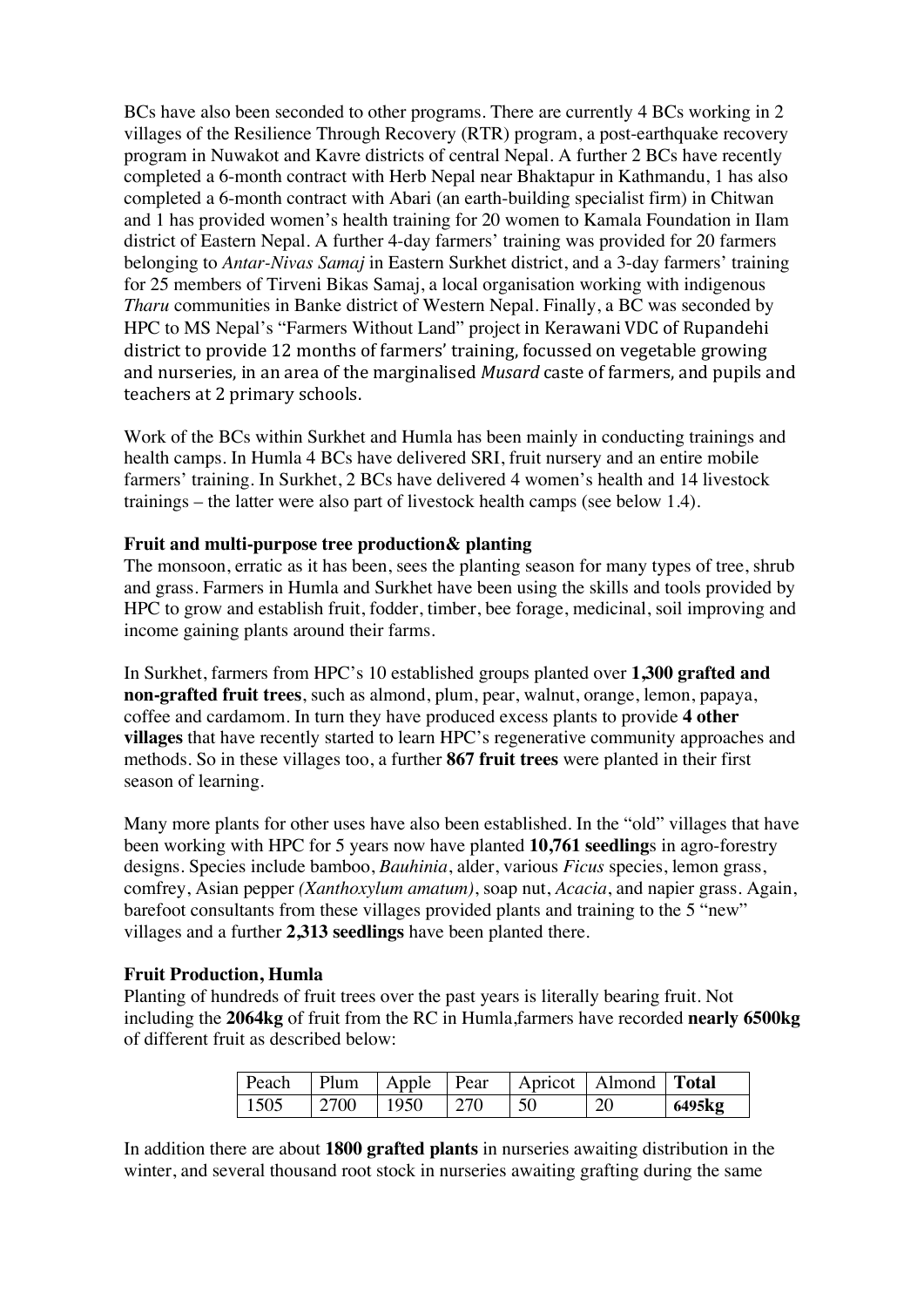period. A further **518 cuttings** of mulberry, willow, plum and grape are also in nurseries ready for winter planting.

Summer pruning of fruit trees has also been carried out with a total of **766 trees pruned** (Surkhet 626, Humla130). Species pruned include apple, pear, plum, peach, orange, lemon, lime and mulberry.

## **Community Funds**

This reporting period's audit is summarised below:

|              |             |                 |        |                  |             | No:         |
|--------------|-------------|-----------------|--------|------------------|-------------|-------------|
|              |             |                 |        |                  |             | households  |
|              | Loans given | <b>Expenses</b> | Cash   | <b>Total NRs</b> | <b>GB</b> £ | taking loan |
| Humla        | 110,440     | 280             | 47,632 | 158,352          | 1,056       | 24          |
| Surkhet      | 1,032,635   | 31,554          | 11,936 | 1,076,125        | 7.174       | 148         |
| <b>Total</b> | 1,143,075   | 31,834          | 59,568 | 1,234,477        | 8,230       | 172         |

Use of loans includes for medicine/hospital treatment, buying livestock, paying school fees, running a business (shop) and domestic needs.

## **1.3 Farmers' Training**

Different formats of farmers' training have continued since the last reporting period. There are 3 main formats: residential 5-day farmers training held at the Resource Centres (RCs); mobile 3-day trainings held in the villages, and short single-topic trainings of 30 minutes to a few hours, which may be held at the RC or in the villages. Topics are decided depending on season and stakeholder needs, and include nutrition (making superflour for malnourished children), SRI, pinching (removal of leaf sprouts below the graft of newly grafted fruit trees), urine collection and use, making a salt lick, micro-finance, juice/jam making, air layering or planting bamboo cuttings. Mobile trainings may be general or for specific topics such as livestock health (see below 1.4) or women's health (see below 2.1).

Barefoot consultants (BCs) – trained and experienced selected farmers from HPC's original villages are now mainly responsible for providing trainings of all types.

A training summary is below:

|                                      |                  |             |       | <b>Participants</b> |              |
|--------------------------------------|------------------|-------------|-------|---------------------|--------------|
|                                      | No:              |             |       |                     |              |
| <b>Surkhet</b>                       | <b>Trainings</b> | <b>Days</b> | Women | Men                 | <b>Total</b> |
| Permaculture Design Course           |                  | 13          | 4     | 14                  | 18           |
| <b>Residential Farmers' Training</b> |                  | 5           |       | 11                  | 16           |
| Trainers' Training                   |                  | 7           | 4     | 17                  | 21           |
| Organisational Capacity training     |                  | 4           | 3     | 12.                 | 15           |
| <b>Mobile Farmers' Training</b>      | 11               | 29          | 152   | 105                 | 257          |
| <b>Technical Trainings</b>           | 12               | 5           | 44    | 39                  | 83           |
| <b>Total</b>                         | 26               | 50          | 208   | 184                 | 392          |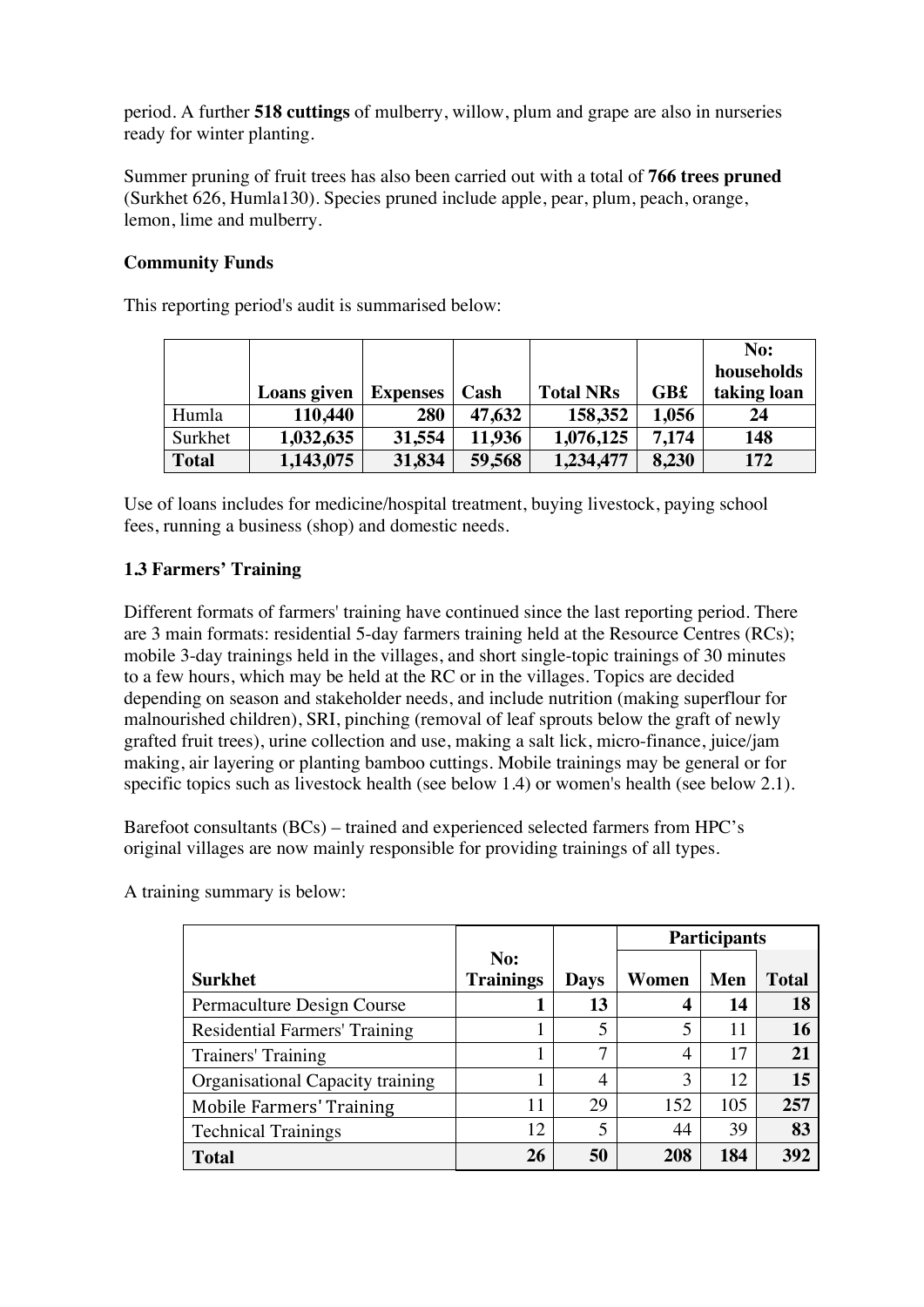## **Humla**

| Residential Farmers' Training    |     |     | 8    | 13   | 21   |
|----------------------------------|-----|-----|------|------|------|
| Mobile Farmers' Training         | 4   | 55  | 216  | 197  | 413  |
| <b>Technical Trainings</b>       | 76  | 407 | 375  | 782  | 1157 |
| <b>Total</b>                     | 81  | 467 | 599  | 992  | 1591 |
| <b>Total All Areas</b>           | 107 | 517 | 807  | 1176 | 1983 |
| <b>Previous reporting period</b> | 70  | 114 | 638  | 631  | 1269 |
| <b>Total for the year</b>        | 177 | 631 | 1445 | 1807 | 3252 |

#### **Slide and Film shows**

Although reduced because of the monsoon, film and slide shows have continued to be shown at RCs and in villages using pico-projector technology. A total of **24 picture and video shows** have been provided to over **500 villagers** over the past 6 months – **49 shows to 1083 people** in the last year.

#### **1.4 Livestock**

HPC focuses on 3 main areas in its livestock health program: training, breed improvement and diagnosis/treatment. Village barefoot vets are now fully trained to implement these programs.

#### **Training**

BCs have provided livestock health training to **148 farmers** (93 women, 55 men) in Surkhet and **20 farmers** in Humla (12 women, 8 men) over the past 6 months.

#### **Treatment**

A program of livestock health training and treatment via livestock health camps has been implemented in Surkhet. A total of 14 livestock health camps have been held, 1 in every village (10 old groups plus 4 new groups). Trained BCs are responsible for delivery of the camps; in this case they were focussed on worming livestock. A total of 2,423 livestock were provided with worm medicine. In addition there were 37 castrations of goats. A further **301 livestock** have been treated in Humla.

A summary is given below:

|                | Worms |      |                | Mange  | <b>External parasites</b> |       |      |                |              |
|----------------|-------|------|----------------|--------|---------------------------|-------|------|----------------|--------------|
|                | Sheep | Cow/ |                | Horse/ | Sheep                     | Sheep | Cow/ |                |              |
|                | 'goat | 0x   | <b>Buffalo</b> | mule   | /goat                     | 'goat | 0x   | <b>Buffalo</b> | <b>Total</b> |
| <b>Surkhet</b> | 1932  | 256  | 205            | 30     |                           |       |      | 0              | 2437         |
| Humla          | 43    | 50   | 13             | 5      | 45                        | 75    | 42   |                | 301          |
| <b>Total</b>   | 1975  | 306  | 218            | 35     | 45                        | 75    | 42   | 5              | 2738         |

## **Improved breeds of livestock**

In Humla, 1 Buffalo bull has been provided to farmers in Maspur, while 1 breeding **male goat** is being provided to Pakhapani group in Surkhet.

## **1.5 Irrigation**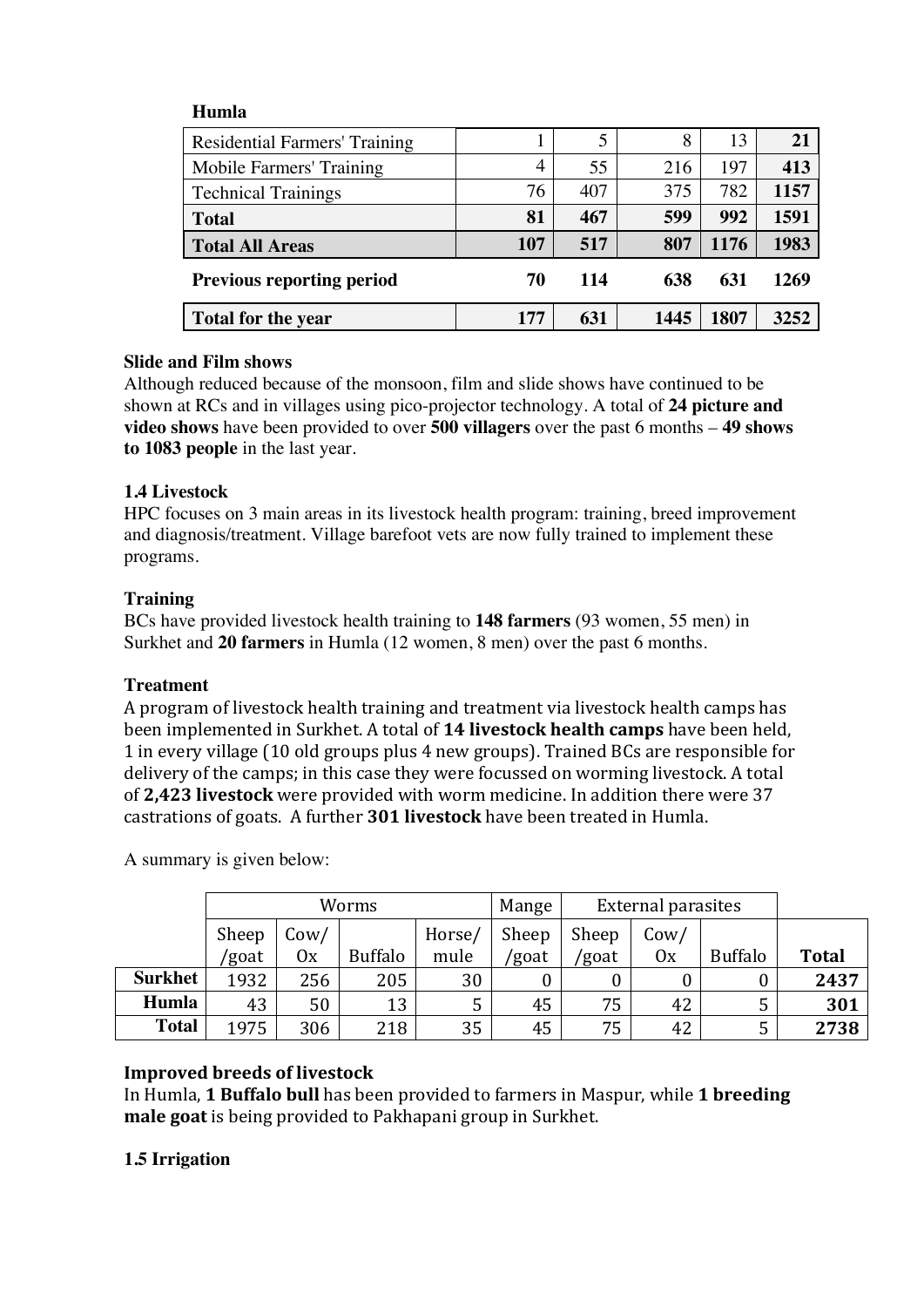Surveys for all irrigation and drinking water (see below 2.2) systems were completed during the previous reporting period that coincided with the dry season, and with the onset of the monsoon implementation is prevented. As this report is being written it is still raining (even in mid-October – this is very unusual) but pipe has been purchased and taken to village sites so as soon as the rain stops, construction of systems will commence.

#### **1.6 Appropriate Technology Rice/wheat thresher**

In Surkhet, 2 improved rice/wheat threshers have been acquired and are starting to be used with the Autumn rice harvest as this report is being prepared. They are foot-pedalled machines that basically speed up the process of threshing. HPC plans to acquire other time and labour saving machines for threshing foxtail and pearl millet – a different machine is required for each – as well as a small device for taking maize kernels off the cob, chaff cutters for chopping up fodder grass and straw, rice weeders, and jab planters devised to plant seed through mulch. The acquisition of these machines was meant to happen this year but due to the problems described above it has been delayed – just the rice/wheat threshers have been acquired for now and the rest will be purchased in the next reporting period.

# **2. HEALTH PROGRAM**

## **2.1 Women's Health Program (WHP)**

After years of searching, a new nurse, Mrs Sukuma Karki-Buddha,has finally been appointed for Humla. She is originally from neighbouring Mugu district and now married to a local of Madana VDC. She has been active in learning HPC's approach and has already completed a basic farmers' training course (see above 1.3).

## **Women's Health Training (WHT)**

At the time of the Women's Health Camp (WHC, see below) a WHT for 23 women was held in Humla at the RC in Dapka. The training was delivered by HPC barefoot consultant Hommaya Gurung and Women's Health expert Januka Bhattarai from Bardiya.

| <b>Topic</b>                                          | <b>Issues</b>                                                                                                                                |
|-------------------------------------------------------|----------------------------------------------------------------------------------------------------------------------------------------------|
| <b>Gender</b>                                         | Effects of cultural practice and effects on health e.g.<br>education, taboos                                                                 |
| <b>Physiology</b>                                     | Differences between external and internal female and<br>male reproductive organs                                                             |
| <b>Adolescence and puberty</b>                        | Physical and psychological changes in girls, and<br>importance of health issues at this time                                                 |
| <b>Menstrual cycle</b>                                | Health, hygiene, workloads and cultural issues (taboos,<br>discrimination, etc.)                                                             |
| <b>Common reproductive</b><br>system-related ailments | Symptoms, importance of health, hygiene, diet as<br>preventative and curative measures; treatment using<br>simple techniques and local herbs |
| <b>Family planning</b>                                | Temporary family planning methods used by men and<br>women; effectiveness; side-effects on women; need for<br>gender-participation           |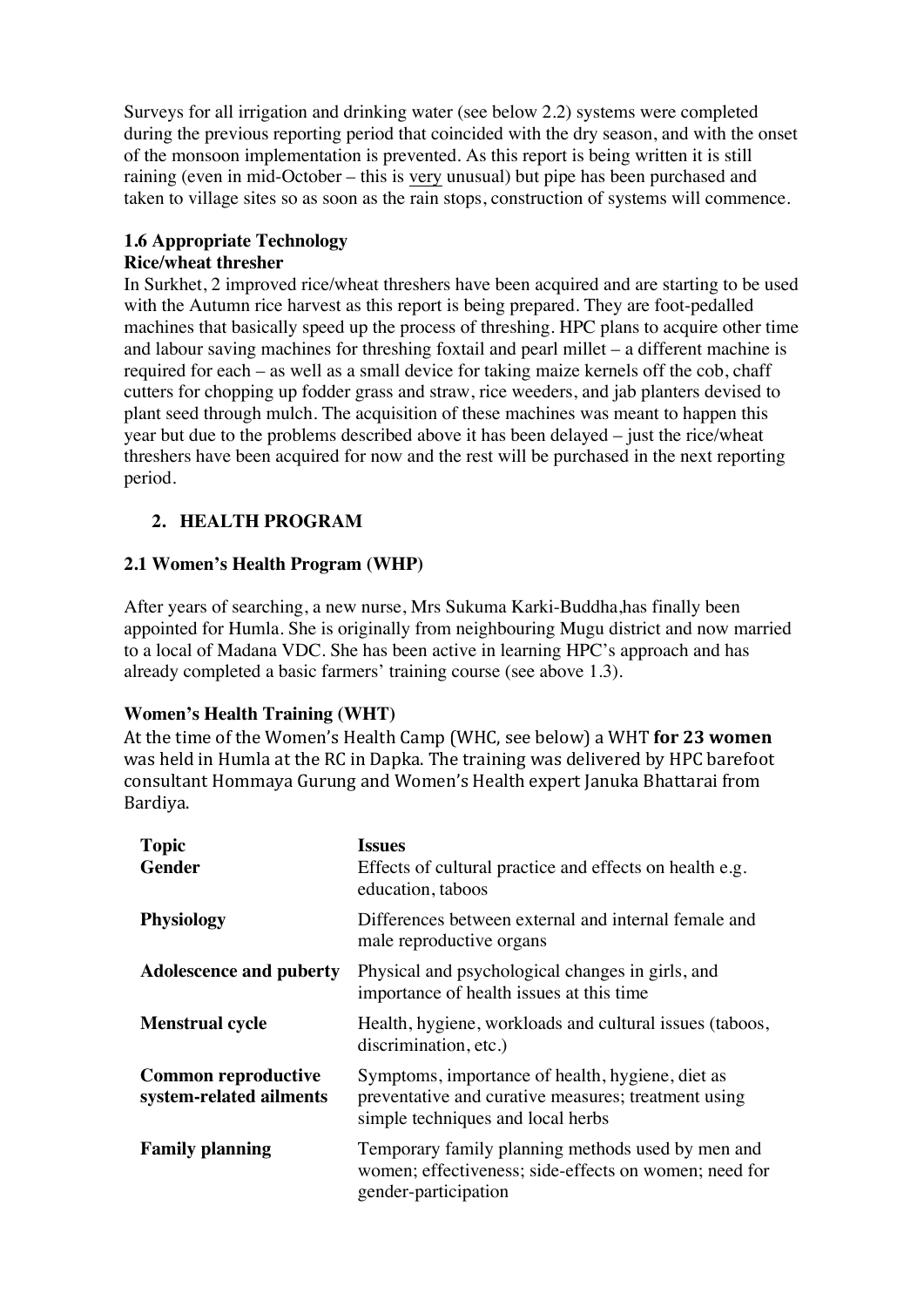| <b>Pregnancy and</b><br>childbirth | Growth stages/process and the importance of health,<br>diet; dangers                                                                                      |
|------------------------------------|-----------------------------------------------------------------------------------------------------------------------------------------------------------|
| Women in the economy               | Role of women; access and control of finance; means of<br>production                                                                                      |
| Herbs for women's<br>health        | Reliance on allopathic drugs, their side-effects and<br>correct use; examples of local herbs and their use;<br>empowerment through use of local resources |

As well as the main WHT, 3 shorter mobile women's health trainings (MWHT) have also been delivered to **61 women** by the new nurse with assistance from members of the women's health network (WHN) in Humla. A Gender training was also provided (see below) for 9 women and 9 men. A Gender training was planned for Surkhet that is delayed until the next reporting period.

In total **341 women** have attended various WH trainings in both districts over the past 12 months as shown below:

|                         | No:           |             | Participants |     |              |
|-------------------------|---------------|-------------|--------------|-----|--------------|
| <b>Type of training</b> | training<br>S | <b>Days</b> | Women        | Men | <b>Total</b> |
| <b>WHT</b>              |               | 10          | 37           |     | 37           |
| <b>MWHT</b>             | 13            | 39          | 272          |     | 272          |
| Gender workshop         |               |             |              |     | 18           |
| WHN training            |               | 3           | 14           |     | 14           |
|                         | 17            | 57          | 332          |     | 341          |

One of HPC's top BCs Hommaya Gurung also provided a 5-day WHT for 18 women working with the Kamala Foundation (PDC recipient & partner in RTR) in Ilam, far eastern Nepal.

## **Women's Health Camp (WHC)**

In this period a women's health camp has been held at Madana Health Post, Humla. This one has to go down in history as the first time a female doctor has been to these communities in the south of the district. It's quite a story: Dr Aradana Bichya of Janakpur on the Tarai in Eastern Nepal, and well known for her pro-active support of Nepal's women's rights movement, managed to walk a day from the nearest airport to Humla (Kolti, in Bajura district) and from then on was carried by a mule to the program area in Madana VDC of southern Humla. One of her team had to return to the airport and from there to home, unable to manage the difficulties of sustained walking and sustenance in the terrain and climate. But Dr Bichya made it there, and to the amazement of the women of the area, most of whom had NEVER seen a woman doctor before let alone had the chance to discuss privately their physical and/or psychological health issues, was able to provide 2 days of counselling, diagnosis and treatment service together with HPC's team to **205 women** at the camp.

Mrs Januka Bhattarai, an experienced Women's Health activist frequently hired to assist on WH camps and trainings reported after the camp: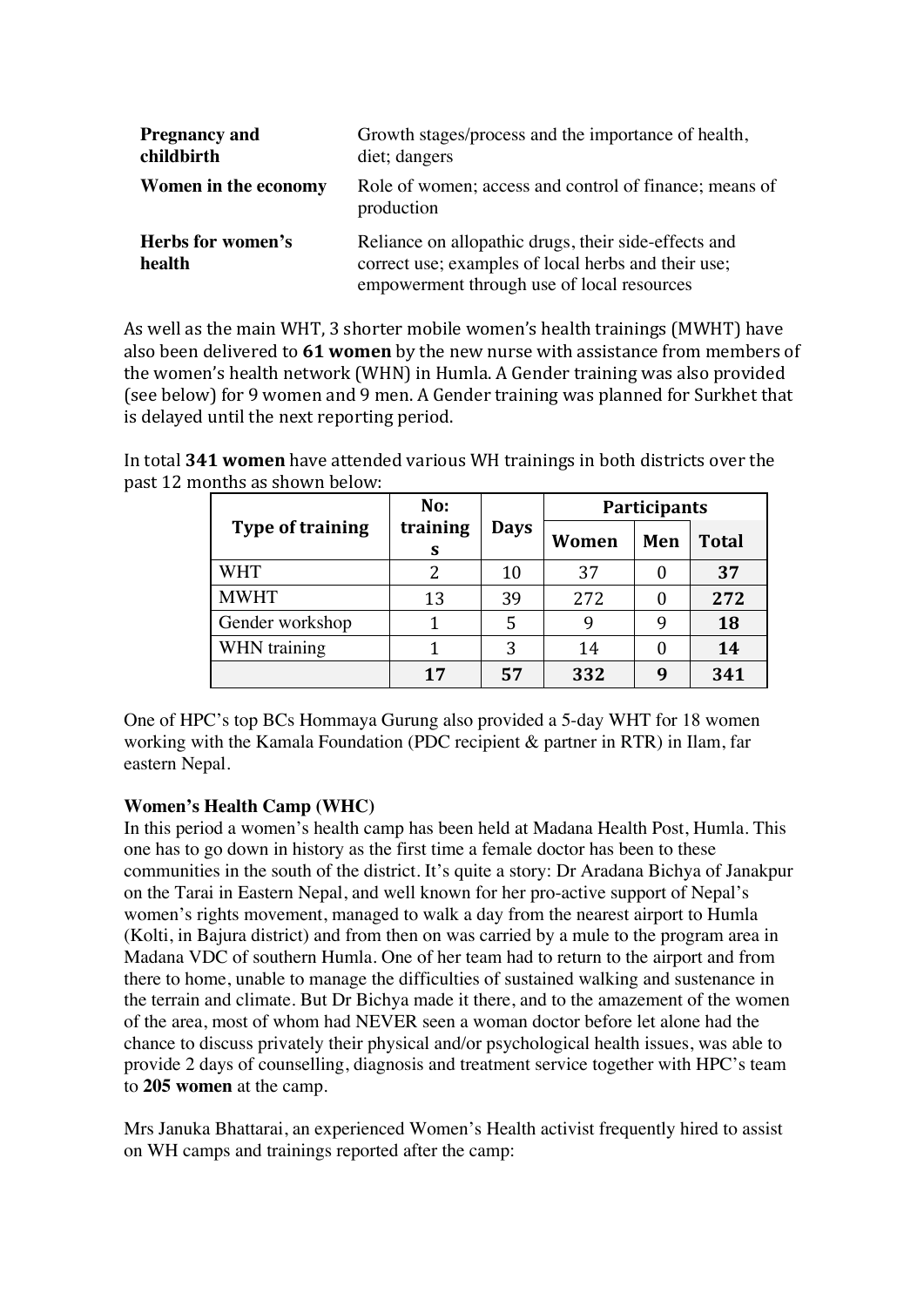*"The effect of a woman doctor arriving in the village was extraordinary – even male doctors hardly ever visit these areas let alone a woman doctor, so the local women were truly amazed and appreciative that HPC had brought someone that was able to help with their problems like never before. Also, we noticed at the camp that there were much fewer cases of many types of women's health issues, especially prolapse cases – 50% less, after*  last year's camp and the trainings and counseling that we had done then. One woman that *had come last year with a 3rd degree prolapse we recommended she go to hospital for an operation, but she was scared so we fitted a ring and taught her about yoga & other strategies. This year she came for a check-up and she was fine! Considering the seriousness of her prolapse she has made a remarkable recovery.* 

*"Talking with the women it seemed that they are taking more care over their own health – keeping cleaner, recognising and diagnosing simple problems more easily and by themselves, using mostly local herbs for treatment. They are more empowered to help themselves, more confident to use local resources. There's no doubt also that because of HPC's work there are more vegetables and fruit so their diet is better, their homes are cleaner and especially less smoke because of the stoves they can build, so their health is improving."*

In total **345 women** have been treated at WHCs run by HPC this year.

## **Gender Workshop**

After the health camp HPC held a 5-day gender training to which men and women were invited. In total 9 women and 9 men participated. Topics included:

- Gender differences between male and female physical and habitual
- Gender-related violence & its effects on family, community & development
- History of development: roots of gender & caste discrimination and violence against women (VAW)
- Child marriage, caste influences,
- Discrimination against menstruating women & girls and pre-& post-natal women
- Conflict resolution in communities routes of action at village/VDC level
- Laws and rights around gender discrimination and VAW
- Government strategies & programs to promote women's rights and prevent gender discrimination and VAW at national, district & VDC level
- Roles of community in advocacy
- Workplan for action by the group to hold further discussion and develop programs to make the work effective

After the workshop Mrs Bhattarai reported:

*"At the start there were men and women of all castes, and the high caste men & Jankris (Shamans) refused to sit near lower castes or eat food that was prepared or touched by any other than Brahmin (high) caste. But by the end of the 5 days of open discussion most were OK and able to eat food and snacks brought by lower castes or menstruating women, it was amazing to see the differences that just the discussion can make!"*

## **Women's Health Network (WHN)**

WHN meetings have been held twice in Humla over the past 6 months.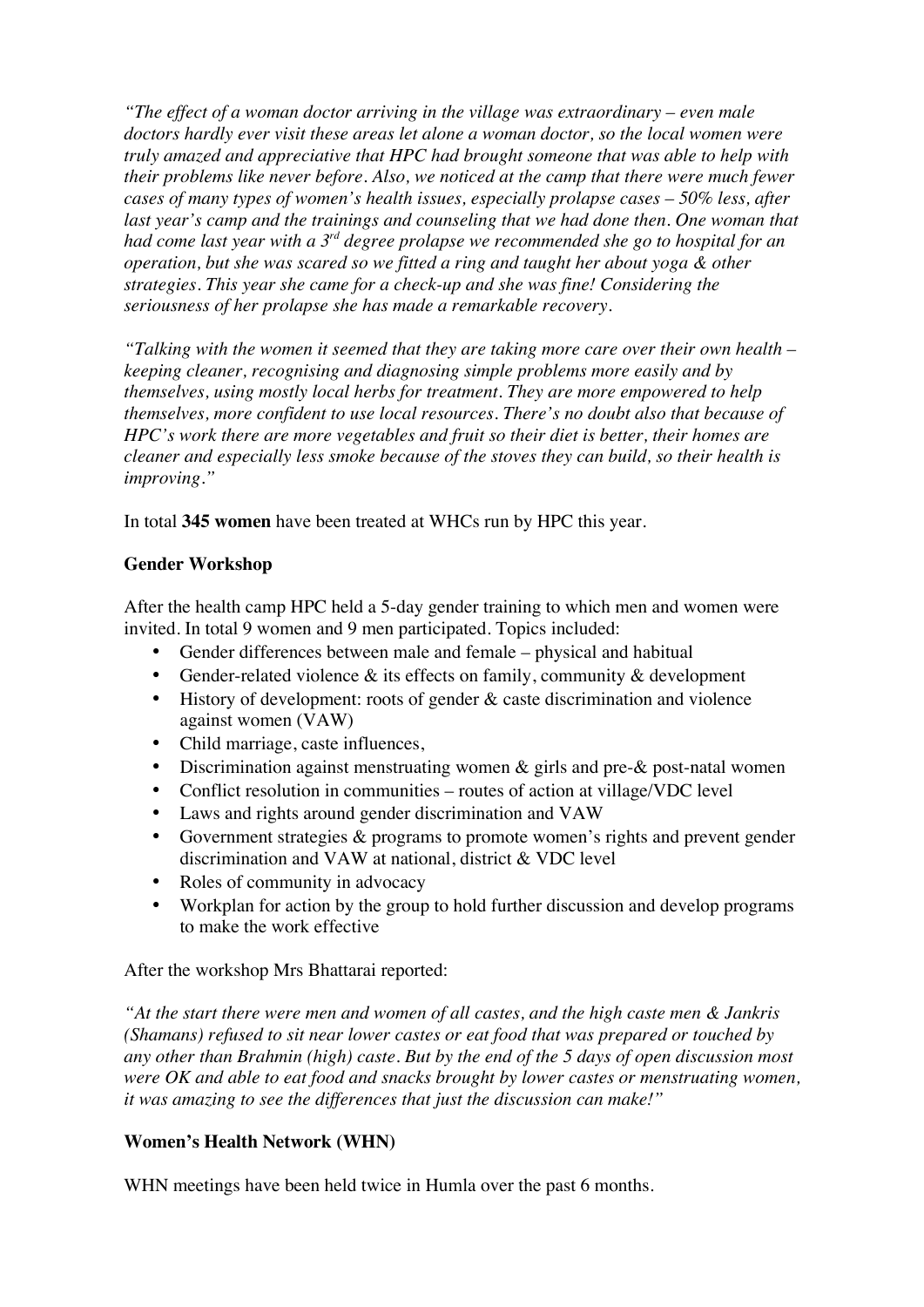## **WHN training**

In Surkhet a 3-day workshop was held at Baragaun RC for 14 members of the WHN. Topics were:

- Review of progress over the past year
- What has gone well
- What has been difficult
- What is preventing the WHN being more effective
- What needs to be done to improve the effectiveness of the WHN
- Main issues facing women in the area: reproductive health, domestic violence, cultural taboos, access to rights and freedom from control
- Gender imbalance
- Work plan for the next 6 months

#### **WH Field trip**

In April 14 members of the WHN in Surkhet (10) and Humla (4) went on a field trip to visit other like-minded WH organisations and initiatives throughout Nepal. Details of the trip are given below.

| Place visited      | What seen                                                               |
|--------------------|-------------------------------------------------------------------------|
| Kaski, Talibarang  | Urine collection $\&$ use, vegetable nursery, livestock management,     |
|                    | vegetable marketing, seed production, Gurung culture, tea plantation,   |
|                    | fish production, worm compost                                           |
| Kaski Begnas       | Coffee farm, orchards, worm compost, livestock management, urine        |
|                    | collection $\&$ use, rice seed production                               |
| Ilam, Kamala       | Greenhouse, chicken farm, potato tower, waste water management,         |
| Foundation, Almost | double digging, vegetable production, livestock management, fruit       |
| Heaven Farm        | nursery, tea plantation, kiwi fruit, air nursery                        |
| <b>Ilam</b>        | Organic $\&$ mixed, tea production, tea processing, legume farming,     |
|                    | garden design                                                           |
| Darjeeling         | Fish farming, wildlife conservation, farmers' markets, cable car, waste |
|                    | management                                                              |
| Kathmandu Sunrise  | Earthquake rebuilding, no-till farm, agro-forestry, vegetable           |
| Farm               | polyculture, fruit nursery                                              |
| Banke Chisapani    | Improved cow management, fodder production, paper recycling             |

#### **2.2 Drinking Water**

Drinking water programs in Surkhet have been delayed due to the problems described above that have delayed many activities. Several systems have been surveyed and pipe acquired and shipped to the villages, and construction will happen over the next few months and they will be reported as complete in the next report.

## **3. EDUCATION PROGRAM**

#### **3.1 Practical Literacy Classes (PLC)**

These have been running since January in 4 villages in Surkhet and Humla. They were delayed due to reasons described above, but 3 of the 4 classes have been completed and 1 has a further month to run. Details are below:

| women | men | total |
|-------|-----|-------|
|       |     |       |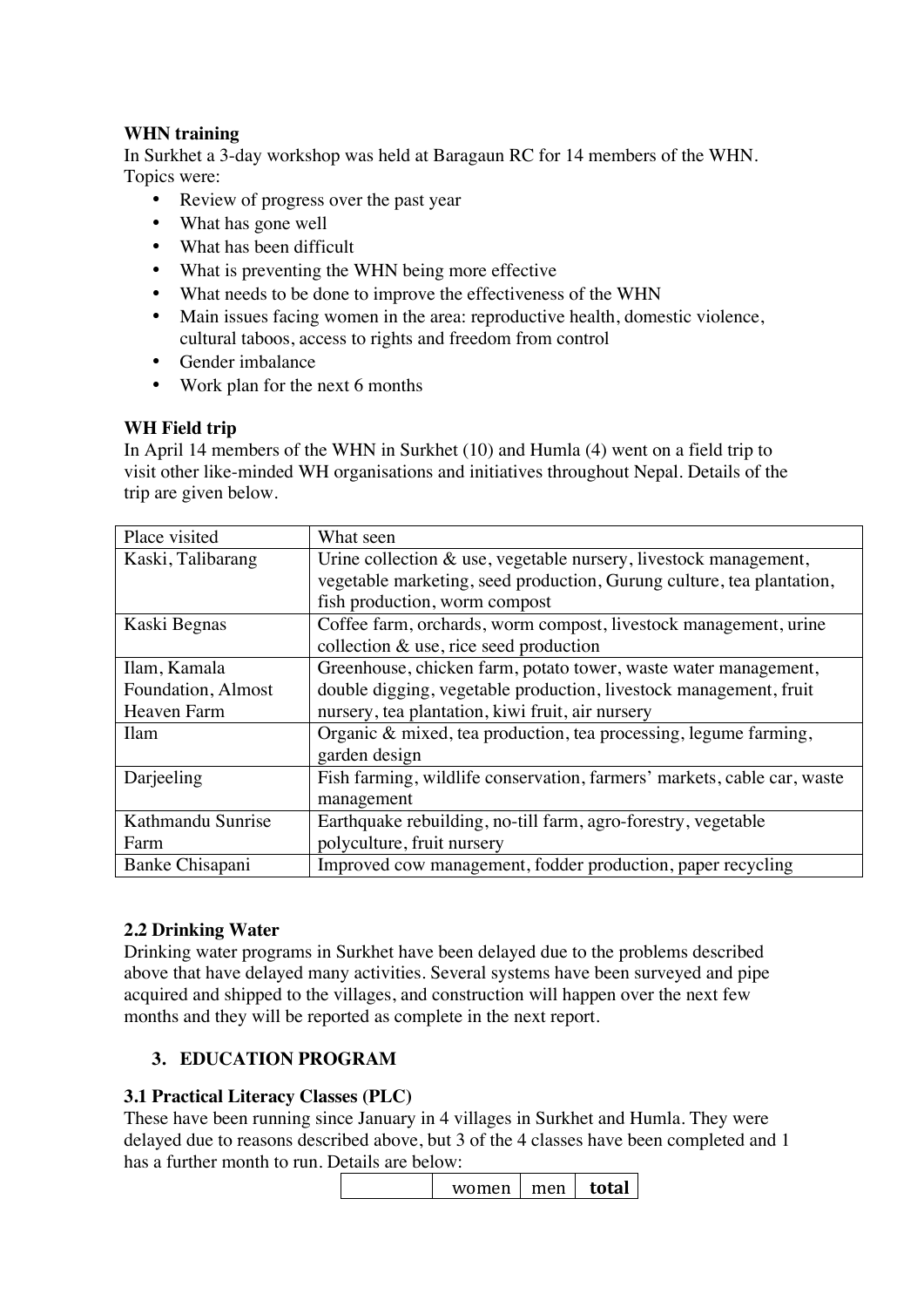| Surkhet      | 47 |   |  |
|--------------|----|---|--|
| Humla        | 35 | n |  |
| <b>Total</b> | 77 | n |  |

#### **3.2 Schools' Program**

In Surkhet HPC continue to work with 6 schools in its area. There have been no classes provided instead work has focused on follow-up on previous classes and work in the school gardens as pupils and teachers continue to develop the productivity of school grounds. At Siddeswori Primary school in Baragaun fruit trees and vegetable beds planted over the past few years have provided **40kg plums, 2 kg pears, 5kg slipper gourds** and **10kg pumpkin.**

At Subbatol school 300 seedlings of Indian Bean tree (Bakaino) and 150 peach have been produced, and 15 cardamom plants and 5 lemons have been planted.

HPC has provided a small grant of NRs 7000/- (US\$ 70) to each of the schools it is working with in Surkhet. How the schools have used the grant is described below:

| <b>School</b>   | Work                                                      |
|-----------------|-----------------------------------------------------------|
| Pakhapani       | 3 classrooms have been plastered                          |
| Khaltakura      | Hall has been divided into 2 classrooms; carpet purchased |
| Baragaun        | 5 chairs made, outside walls repainted                    |
| Sano Khaltakura | 4 benches & 1 book case built                             |
| Chaurgaun       | Carpet purchased                                          |
| Subbatol        | Temple constructed at school                              |
| Pakhapani       | 2 whiteboards purchased $&$ 3 chairs built.               |

In Humla HPC has provided 2 whiteboards to Banadev Primary school in Maspur, and in September commemorated the National Youth Day with a students' competition, held at the high school and involving students from 4 primary and secondary schools in the area. There were 3 competitions. The first involved a quiz, in which half the questions involved permaculture-related questions and the rest on general education. The second part was a facilitated debate between the values and advantages of practical (vocational) verses conventional education. The third part was a lecture competition on the subject of climate change effects and mitigation. Over 300 students, teachers and parents attended.

HPC is starting to see the effects of school vocational learning on domestic households, as children start to implement some of the skills learned during the permaculture classes at home. Staff are in the process of documenting these activities for future reports.

# **LIVELIHOODS PROGRAM**

#### **4.1 Beekeeping**

Beekeeping is traditionally fairly low-key during the monsoon and populations start to increase again in the late summer/Autumn flowering season. Late spring was characterised by a prolonged drought but beekeepers were still able to harvest a reasonable crop from both traditional and improved hives that HPC have trained farmers to build and manage. A total of **623kg** was harvested **(Surkhet 406kg, Humla 217kg)** with a **market value** of **NRs 332,400/- (US\$3,165).**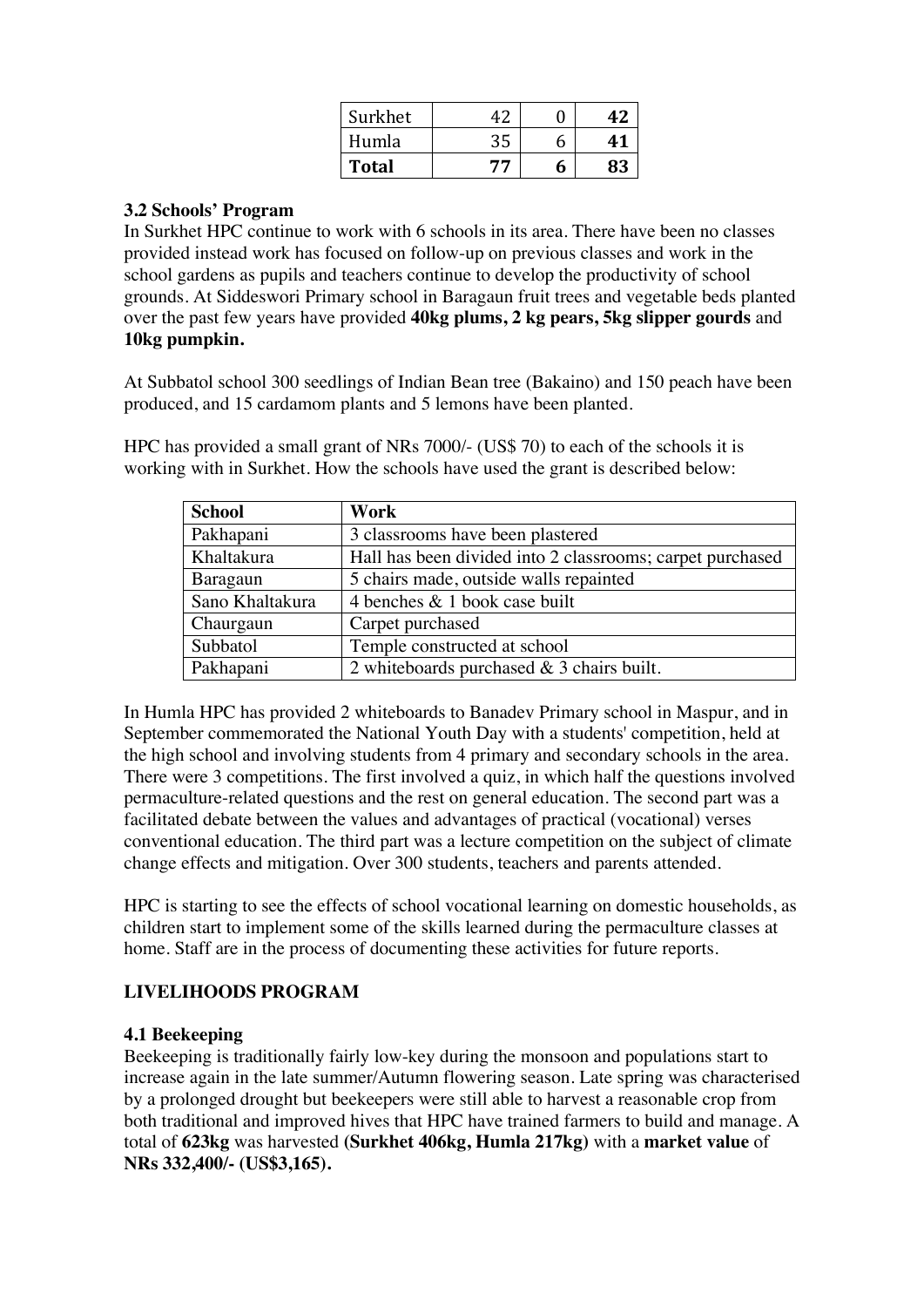## **4.2 Vegetable seed production**

During this reporting period over **1100kg of vegetable seed** has been produced by groups in Surkhet (1027kg) and Humla (79kg). Added to 157kg produced in the previous 6 months make a total of **1184kg** produced over the year. Most of the seed is being used locally though excess has been sold and traded by village groups. Species include coriander, broad leaf mustard, daikon radish, broad bean, bean, tomato, aubergine, turnip, potato, Swiss chard, lettuce, carrot, and slipper gourd.

## **4.3 Cotton Growing & Processing**

Due to the late onset of the monsoon planting of cotton was delayed, finally happening in June after organic seed of 3 varieties (Sea Island, American and Indian) were acquired from Punjab in India and sown in small plots belonging to 16 farmers in Salghadi and Sanu Khaltakura villages and 1 in Gumi in Surkhet. This was the  $3<sup>rd</sup>$  training in the 5training series. As the monsoon progressed crops were tended, the main work being weeding. The  $4<sup>th</sup>$  training was held in early October, to view development of the crops and to devise crop protection strategies as the cotton matures. One strategy is planting of sunflower as a companion around the cotton plots and within rows. Sunflower acts firstly as a decoy for the bollworm pest, and secondly as a food source for a bee that will parasitize and kill the bollworm larvae. There were problems obtaining sufficient quantities of good quality sunflower seed, however, and poor germination resulted in a lack of plants for sufficient effect. However because this is the first year significant populations of bollworm have not been observed. The most prevalent pest was a leaf eating caterpillar which was controlled by hand picking, possible because of the small size of the plots.

The fifth and final training, when the cotton is ripe and to be harvested and ginned (deseeded), is due to be held in December. There will then be one follow-up visit and training next year after farmers have planted seeds saved from this year.

## **4.4 Mills**

In Humla 1 improved flour mill has been completed for Chihi village, Kailesh Dev Krishi group. HPC provided the iron mill wheel & fittings with pipe, and villagers of Chihi provided all construction labour and recycled tin for the roof. In Surkhet surveys for mills have been made in Sal Gadhi and Baragaun villages but implementation has been delayed by the monsoon and problems described above.

## **4.5 Oil Processing**

Hand operated oil presses have been purchased and delivered to the villages but as yet no formal trials have started due to program delays described above.

## **4.6 Herbs development stage 2**

In this ambitious program herbs' processing technology is planned to be installed in Surkhet to produce essential oils made from locally grown herbs. This program has been significantly affected by the problems with SWC registration and has still not been implemented. HPC is planning to hire extra temporary technicians to speed up the process. In the meantime the site for the processing unit has been decided in Rajena VDC.

Meanwhile a variety of herbs continue to be planted in plots on farms and RCs in Humla and Surkhet. This season a total of **2133 herbal plants comprising 23 species** have been established (Surkhet 679, Humla 1454).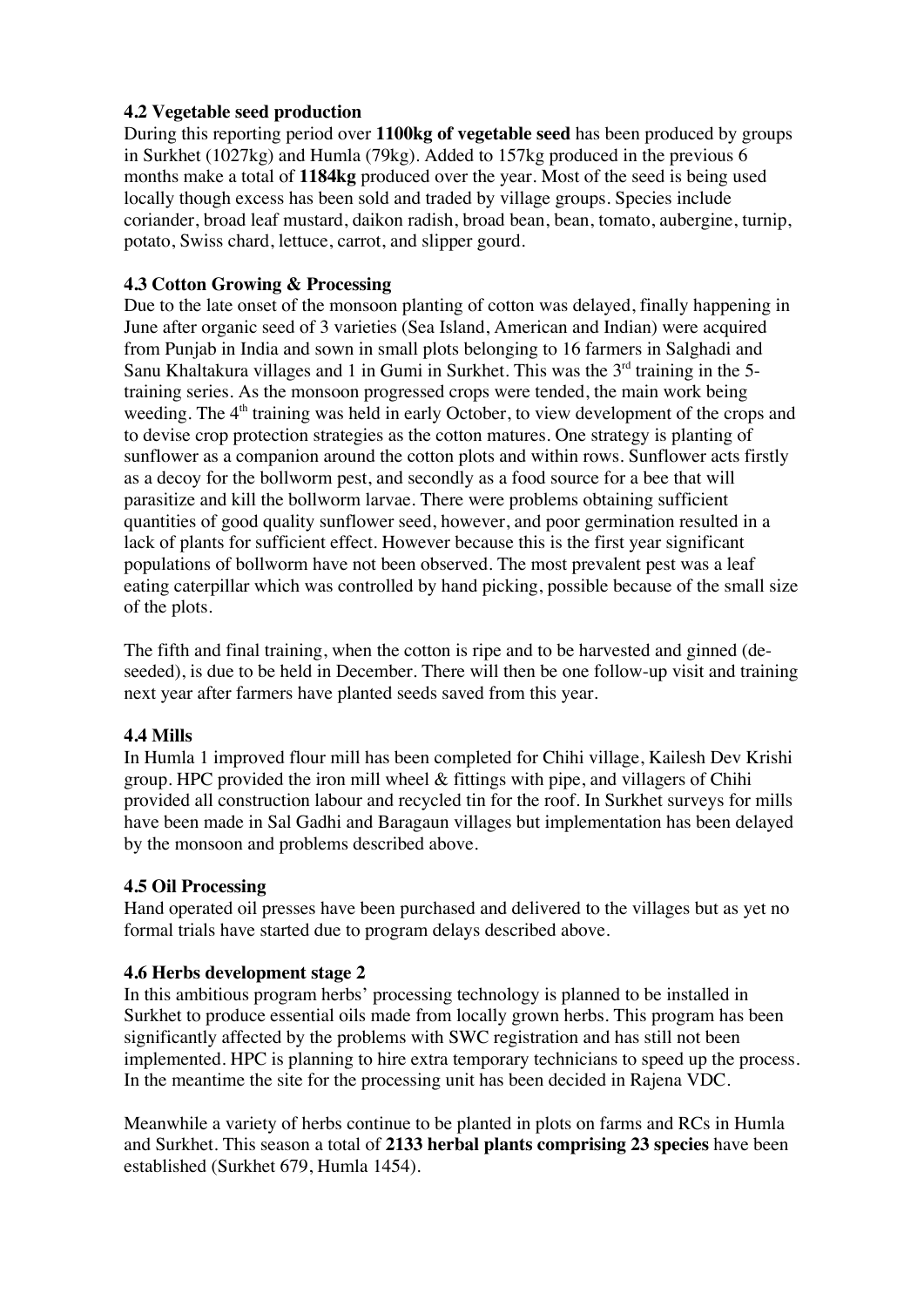## **4.7 Weaving & Fibre Processing**

In this program extra spinning wheels for nettle, hemp and sisal are due to be acquired and used for processing of the raw materials in Surkhet. To date they have not been acquired due to program delays described above. They will be acquired within the next reporting period.

#### **4.8 Cold Store**

These are for longer term storage of fresh fruits and vegetables as well as processed food such as juice and jam produced following training earlier in the year. To date Humla's cold store has been constructed in Dapka village near the RC, and a mini small version at HPC RC in Baragaun. A larger store is planned for Surkhet but has not been constructed yet due to program delays as described above.

#### **4.9 Solar drier**

Manufactured solar driers for Humla and Surkhet were due to be acquired from Kathmandu in the last reporting period, but due to the delays described above this was not possible. This activity has still not been implemented due to the project backlog, and has been moved to the next reporting period. It is planned to start this over Winter to have the driers in place for Spring. Meanwhile a smaller home-made version of the solar drier is also planned, using a frame covered by plastic, for each household. For this,plastic was shipped to Humla and trials to create the most effective design are under way. Originally the plan was to construct a community drying polytunnel, but following more discussions with villagers household-unit driers are being tried and tested that each household can construct and use.

## **4.10 Apple drying Humla**

This project involves acquiring a machine to make apple rings, which can then be dried in the solar driers. As the solar driers have not yet been acquired (see 4.9) this has also been delayed and will be implemented in the next reporting period along with the solar driers. However as the apple season in Humla is in September and October there will not be any processing possible until then.

## **4.11 Juice/Jam making**

Further trainings have been provided in Surkhet and Humla for 35 farmers (11 women, 24 men).

#### **4.12 Biogas**

This program is researching a new type of biogas system that is made of a heavy duty polyvinyl bag in which vegetable waste and animal manure is digested to produce methane cooking gas and high quality fertiliser as a by-product. HPC plans to establish 2 domestic sized systems in Surkhet and Kathmandu (Sunrise Farm) as pilot research units. IFAD's ASHA project is also establishing 5 units, while the Resilience Through Recovery (RTR) project in Nuwakot and Kavre is establishing 2 units and private NGO Herb Nepal 1 unit. The units were imported from Kenya in April but due to import difficulties were impounded at customs for 5 months. Only recently has it been possible to release the units, and now the training and implementation will happen in November/December. The activities will be described in the next report.

#### **4.13 Solar electric**

In Madana VDC of Humla, **53 households (173 women & 173 men)**have been provided with solar lighting sets comprising solar panel, battery and 3 LED lights. Because of the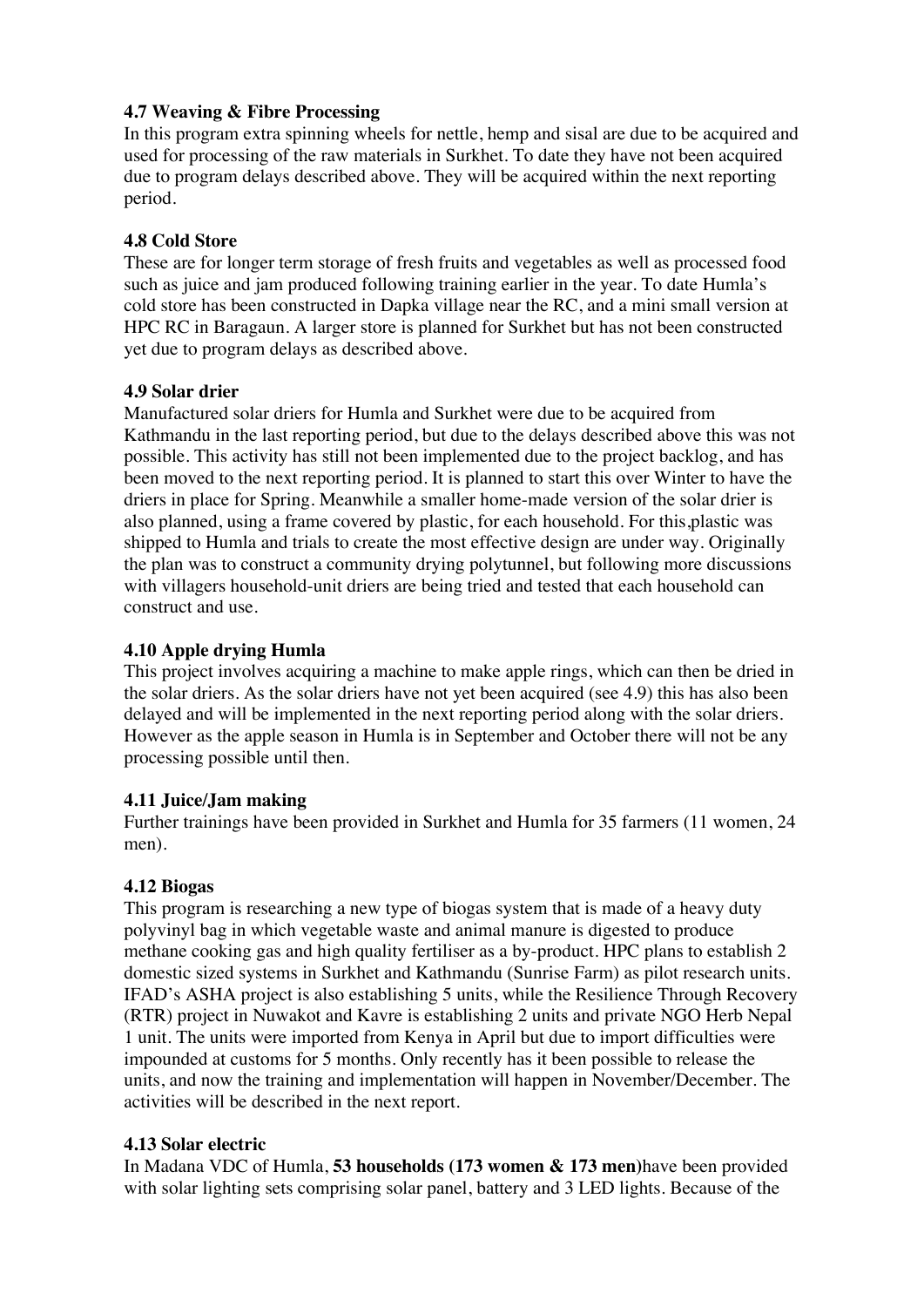increased rates of equipment following the Indian blockade the price had increased by 35% over the original quoted cost. As a result only 53 out of the target of 81 households could be supplied in Satthi, Lotpata and half of Dalitbada and Bhadauda villages. To compensate, the local VDC has provided subsidy of 1000/- per household to support transport of the sets from the road head to the villages. Of 53 households, 12 are dalit (low caste). The remaining houses will be supplied over the next 2 years.

# **CAPACITY BUILDING PROGRAM**

## **5.1 Permaculture Design Course (PDC)**

Though not in the original plan, this activity has been included this year due to the high demand for barefoot consultants, so it was decided to run PDCs focused on barefoot consultant capacity building.

The first part of the PDC was held over 7 days in May at the Resource Centre in Baragaun, Surkhet. This section focused on building blocks of design including problems' identification, soil and water management, cropping patterns, pest management and agroforestry. In October HPC held the second part of the PDC for 6 days, to make 13 days total. This section of the course focused on design, with participants being led through a design process with the following elements:

| <b>Stage</b>   | <b>Elements</b>                                                         |
|----------------|-------------------------------------------------------------------------|
| Survey         | Observation of land (soil, water, climate, slope, aspect, biodiversity, |
|                | erosion, etc.) and client (vision/aims, resources, constraints, etc.)   |
| Analysis       | Assessment of functions needed; systems and elements to fulfil          |
|                | functions                                                               |
| Design         | Placement of systems and elements to fulfil functions; integration of   |
|                | systems so needs/inputs are provided by outputs of other systems        |
| Implementation | Plan of how the design is implemented including inputs, priorities and  |
|                | sequence of work over time                                              |
| Maintenance    | After implementation, how the design is maintained over time including  |
|                | inputs and outputs                                                      |
| Evaluation     | On-going monitoring and evaluation of whether the design is achieving   |
|                | goals                                                                   |
| Tweak          | Changes and modifications to the design and implementation as required  |

## **5.1.1 PDC Follow-up**

A short workshop was held in Surkhet for some of the participants from last year's PDC. This was aimed at reviewing understanding and application of the design process using permaculture principles, and providing further support and advice to continue further learning. The participants also had a chance to review their learning through observing the current PDC (see above) and providing support and advice to the new PDC groups as they worked through their designs.

## **5.2 Trainers' Training**

This activity was due to be held in the previous reporting period but due to the SWC registration delays and Indian blockade was postponed and held in October. The training, delivered by Mr Gopal Khadka of NEST Nepal in Pokhora, has been adapted as an advanced course and designed specifically for the benefit of barefoot consultants to enhance their capacity to train in other villages. Key contents included: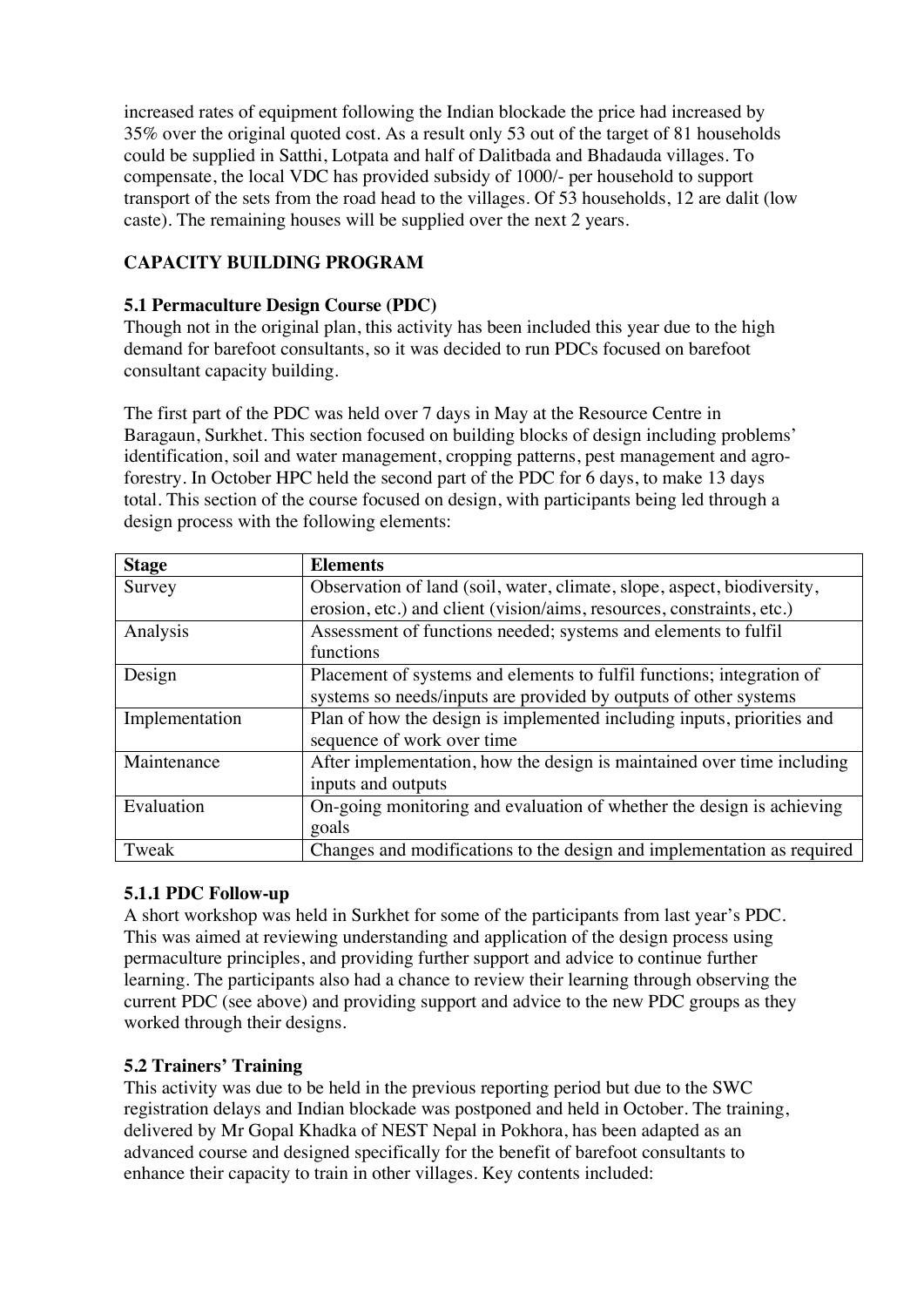- Learning principles and learning domains
- Training approaches
- Training cycle
- Participatory training methods and materials, and their use to teach knowledge, skill and attitude
- Designing Session plans
- Facilitation skills (presentation and facilitation skills)
- Training Need Assessment (TNA) (tools and practice)
- Training Curriculum Design
- Micro session presentation and Video watching/feedback
- Qualities needed to be professional trainer
- Training Monitoring, evaluation and Follow up

In total **21 staff and BCs** participated in the 7 day course, (4 women 17 men), comprising 5 staff & 7 BCs (6 men & 1 woman) from Surkhet and 3 staff& 5 BCs (2 men & 3 women) from Humla.

# **5.3 Organisational development**

A further organisational training was held in Surkhet provided by Narat Sharma of Saharkarmi Samaj in the previous reporting period. HPC board (6) and staff (9) participated in the 5 day workshop reviewing organisational policy, strategies and workplan. A further training was delayed from the current period and will be held in the next 2 months.

# **5.4 Farmers Field trips**

This was detailed in the previous report

# **5.5 Farmer-Farmer extension**

Workshops are held quarterly to facilitate exchange of experience between farmers' groups, BCs and staff.

# **2.6 Barefoot Consultants' Workshop**

This was held in Baragaun in October when BCs from Humla and Surkhet came together to review activities over the past 12 months, and to further develop methods and approaches to working with organisations and communities as a BC. This is still a relatively new approach developed by HPC to be able to share its skills beyond the direct project area, and so needs constant review, evaluation and feedback systems to develop an effective system through which BCs can deliver their skills while also receiving additional support and advice from HPC. In total 10 BCs attended the workshop, with 3 from Humla and 1 from Surkhet unable to attend. Details of BCs are given in **Annex B worksheet 6.**

# **5.7 Rice Breeding training**

This program, involving training farmers how to breed their own varieties of rice according to desired traits under local conditions, had been delayed from the previous reporting period, and as the season for early rice establishment has now passed can only run from the start of the season. An introductory workshop is now planned for December, where the concept will be introduced and a detailed program made to start in May next year.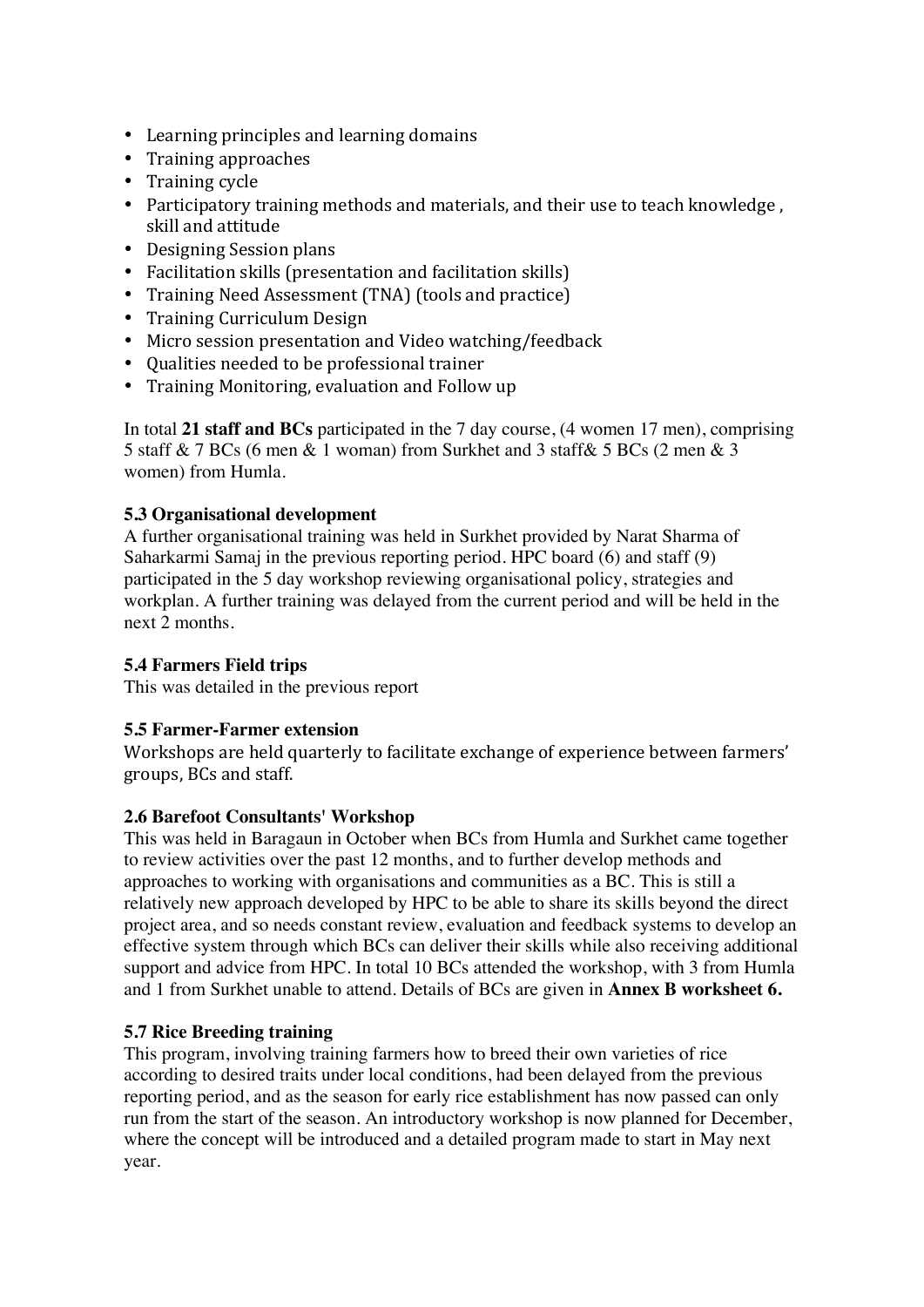#### **5.8 Farmers' Festivals**

In Humla the second Farmers' Festival was held over 2 days in September, nearby Dapka RC. About **1600 men, women and children** from surrounding villages attended over the 2 days. Based on the model of HPC's festival in Surkhet, they participated in local song and dance, theatre and sports competitions. A farm produce exhibition comprising **68 exhibitors** of several hundred types of vegetable, fruit and livestock produce, and local handicrafts was also displayed. Prizes were awarded in each sector.

## **5.9 Cultural Program**

HPC has a program to develop theatre and dance routines to tour villages providing educational entertainment about issues related to the program – both problems and solutions. As part of this initiative, in Humla 11 members (9 men and 2 women) of 7 HPC groups created a play about violence against women & children and displayed it firstly for a practice run in Dapka village (site of the RC) and then to around 200 people at Madana secondary school.

During the traditional **Teej festival** in Humla in August, HPC also facilitated a cultural event where 5 groups participated in a dance program and a further 5 groups participated in a quiz on agriculture and permaculture issues. A total of **700 people** attended the 1-day event.

#### **5.10 Video film making**

HPC staff have been practicing with their video making skills and have produced draft videos of additional videos: agro-forestry, liquid manure and green manures,

Peace Corps volunteers have also been working with HPC to create generic educational videos using HPC staff as silent actors with professional voice over. These will be released as internet downloads soon.

#### **Review and Evaluation Meetings**

Two review and evaluation meetings were held in Humla and Surkhet where group representatives and staff met to review activities over the past 12 months. Groups described a summary of activities they had implemented over the past 6 months, and for the year were asked: what has gone well, and what has been challenging.

#### **Community contributions**

Community contributions to activities in Surkhet and Humla show a total contribution of **1215 person days** with a monetary value of **NRs 364,500/-(GB£2,430).** Activities include maintaining community infrastructure (paths, bridges, water courses, mills, schools and community learning centres), and direct contributions to HPC programs such as porterage of equipment, and construction of cold stores.

#### **SWC Evaluation**

Following all the delays due to registration procedures with Nepal Government's NGO monitoring body, the Social Welfare Council (SWC), an evaluation team finally visited HPC in Baragaun in July 2016. HPC had to pay back-dated registration tax and complete travel and daily allowance costs for the team (even though it has no budget for this).

## **HPC Website**

HPC's website, www.himalayanpermaculture.com was created February 2009. Up to the time of this report (Oct 2016), over **130,000** hits have been recorded.